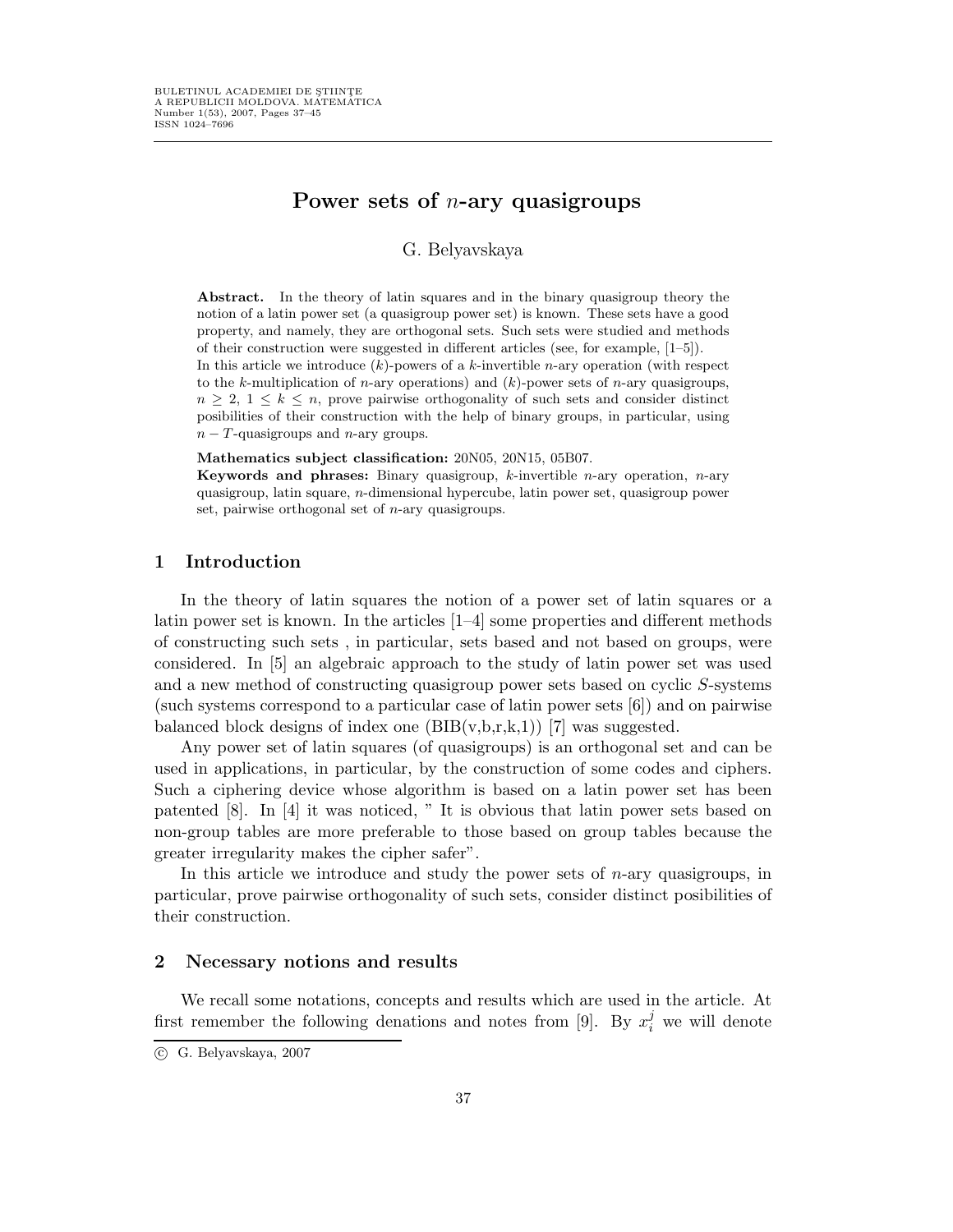the sequence  $x_i, x_{i+1}, \ldots, x_j, i \leq j$ . If  $j < i$ , then  $x_i^j$  $i$  is the empty sequence,  $\overline{1,n} =$  $\{1, 2, \ldots, n\}$ . Let Q be a finite or an infinite set,  $n \geq 2$  be a positive integer and let  $Q^n$  denote the Cartesian power of the set  $Q$ .

An n-ary operation A (briefly, an n-operation) on a set Q is a mapping  $A: Q^n \to$ Q defined by  $A(x_1^n) \to x_{n+1}$ , and in this case we write  $A(x_1^n) = x_{n+1}$ .

A finite n-groupoid  $(Q, A)$  of order m is a set Q with one n-ary operation A defined on Q, where  $|Q| = m$ .

An *n*-ary quasigroup (*n*-quasigroup) is an *n*-groupoid such that in the equality

$$
A(x_1^n) = x_{n+1}
$$

each of *n* elements from  $x_1^{n+1}$  uniquely defines the  $(n + 1)$ -th element. Usually a quasigroup *n*-operation  $A$  is itself considered as an *n*-quasigroup.

The *n*-operation  $E_i$ ,  $1 \leq i \leq n$ , on Q with  $E_i(x_1^n) = x_i$  is called the *i*-th *identity* operation (or the *i*-th selector) of arity n.

An *n*-operation A on Q is called *i*-invertible for some  $i \in \overline{1,n}$  if the equation

$$
A(a_1^{i-1}, x_i, a_{i+1}^n) = a_{n+1}
$$

has a unique solution for each fixed *n*-tuple  $(a_1^{i-1}, a_{i+1}^n, a_{n+1}) \in Q^n$ .

For an *i*-invertible *n*-operation there exists the *i*-inverse *n*-operation  $^{(i)}A$  defined in the following way:

$$
^{(i)}A(x_1^{i-1},x_{n+1},x_{i+1}^n)=x_i \Leftrightarrow A(x_1^n)=x_{n+1}
$$

for all  $x_1^{n+1} \in Q^{n+1}$ .

It is evident that

$$
A(x_1^{i-1}, {^{(i)}}A(x_1^n), x_{i+1}^n) = {^{(i)}}A(x_1^{i-1}, A(x_1^n), x_{i+1}^n) = x_i
$$

and  $(i)[i]A] = A$  for  $i \in \overline{1,n}$ .

Let  $\Omega_n$  be the set of all n-ary operations on a finite or infinite set Q. On  $\Omega_n$ define a binary operation  $\bigoplus_i$  (the *i*-multiplication) in the following way:

$$
(A \oplus B)(x_1^n) = A(x_1^{i-1}, B(x_1^n), x_{i+1}^n),
$$

 $A, B \in \Omega_n, x_1^n \in Q^n$ . Shortly this equality can be written as

$$
A \oplus B = A(E_1^{i-1}, B, E_{i+1}^n)
$$

where  $E_i$  is the *i*-th selector.

In [10] it was proved that  $(\Omega_n; \bigoplus_i)$  is a semigroup with the identity  $E_i$ . If  $\Lambda_i$  is the set of all *i*-invertible *n*-operations from  $\Omega_n$  for some  $i \in \overline{1,n}$ , then  $(\Lambda_i; \bigoplus_i)$  is a group. In this group  $E_i$  is the identity, the inverse element of A is the operation  $(i) A \in \Lambda_i$ , since  $A \oplus \overline{E_i} = E_i \oplus A$ ,  $A \oplus \overline{i} \choose i A = \overline{i} A \oplus A = E_i$ .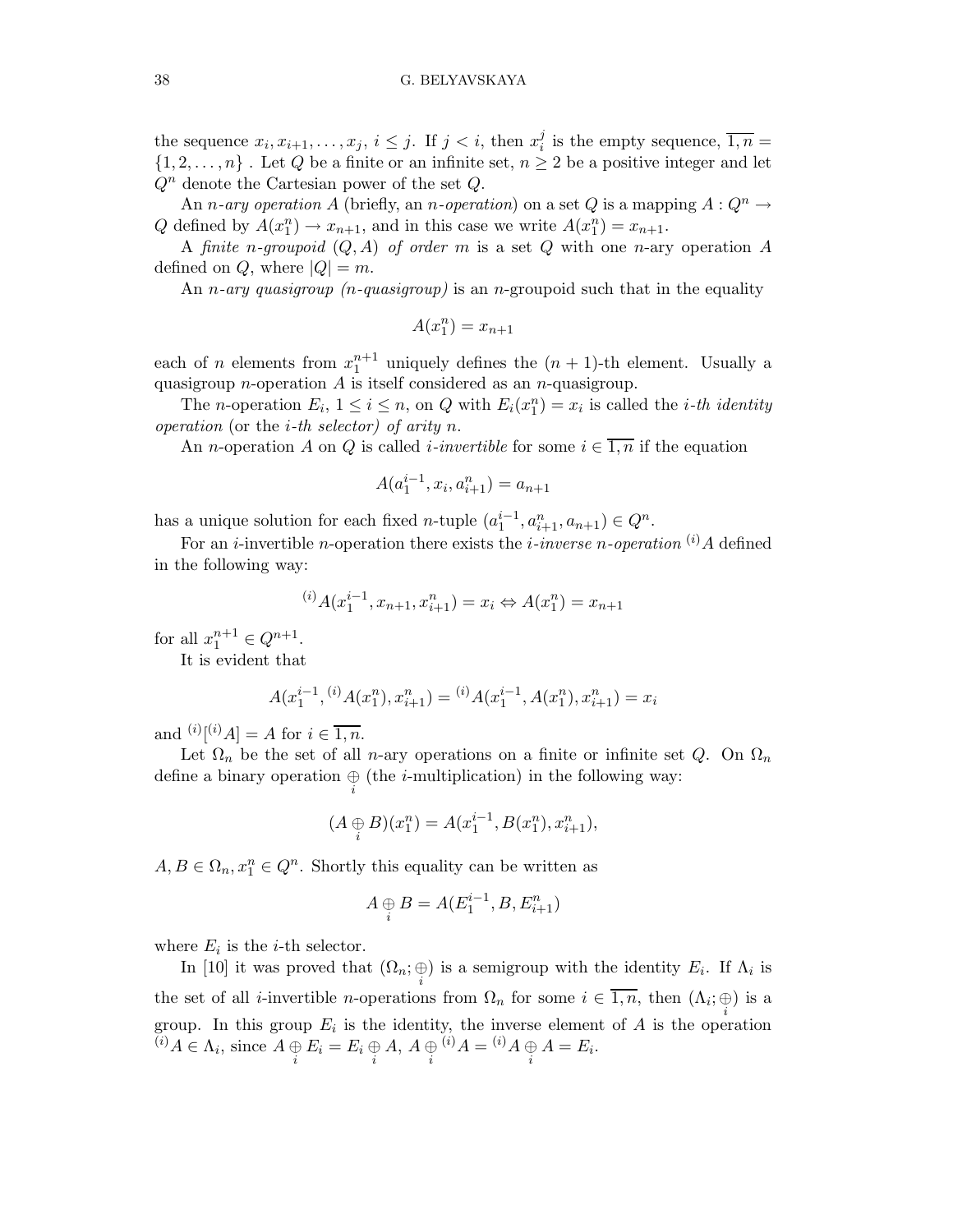An *n*-ary quasigroup  $(Q, A)$  (or simply A), is an *n*-groupoid with an *i*-invertible *n*-operation for each  $i \in \overline{1,n}$  [9].

Let  $(x_1^n)_k$  denote the  $(n-1)$ -tuple  $(x_1^{k-1}, x_{k+1}^n) \in Q^{n-1}$  and let A be an n-operation, then the  $(n-1)$ -operation  $A_a$ :

$$
A_a(x_1^n)_k = A(x_1^{k-1}, a, x_{k+1}^n)
$$

is called the  $(n-1)$ -retract of A, defined by position k,  $k \in \overline{1,n}$ , with the element a in this position (with  $x_k = a$ ) [9].

An n-ary operation A on Q is called *complete* if there exists a permutation  $\overline{\varphi}$  on  $Q^n$  such that  $A = E_1 \overline{\varphi}$  (that is  $A(x_1^n) = E_1 \overline{\varphi}(x_1^n)$ ). If a complete *n*-operation A is finite and has order m, then the equation  $A(x_1^n) = a$  has exactly  $m^{n-1}$  solutions for any  $a \in Q$  [10].

Any *i*-invertible (for some fixed i,  $i \in \overline{1,n}$ ) n-operation A is complete, but there exist complete *n*-operations which are not *i*-invertible for each  $i \in \overline{1,n}$  [10].

For  $n \geq 2$ , an *n*-dimensional hypercube (briefly, an *n*-hypercube) of order m is an  $\underline{m \times m \times \cdots \times m}$  array with  $m^n$  points based upon m distinct symbols [11].

n A hypercube is a generalization of a latin square, which in the case of squares of order m, is an  $m \times m$  array in which m distinct symbols are arranged so that each symbol occurs once in each row and column. A latin square is a 2-dimensional hypercube of a special type.

In [12] the connection between n-hypercubes and (algebraic)  $n$ -ary operations was established. In addition we note that a k-invertible operation  $A_H$  corresponds to an *n*-hypercube H with the following property: whenever  $n-1$  of the n coordinates, except the k-th coordinate, are fixed, each of the m symbols appears exactly one time in that subarray (in that k-th column). In this case the mapping  $L_{(\overline{a})_k} = A_H(a_1^{k-1}, x, a_{k+1}^n)$  is a permutation on Q for each  $(\overline{a})_k \in Q^{n-1}$ where  $(\overline{a})_k = (a_1^{k-1}, a_{k+1}^n)$ . In the theory of *n*-quasigroups this permutation is called the k-th translation of the n-quasigroup  $(Q, A_H)$  defined by the  $(n-1)$ -tuple  $(\overline{a})_k$  [9].

In the case of *n*-ary operations for  $n > 2$  it is possible to consider different versions of orthogonality. The weakest is the notion of the pairwise orthogonality.

**Definition 1 [12].** Two n-ary operations ( $n \geq 2$ ) A and B given on a set Q of order m are called orthogonal (shortly,  $A \perp B$ ) if the system  $\{A(x_1^n) = a, B(x_1^n) = b\}$  has exactly  $m^{n-2}$  solutions for any  $a, b \in Q$ .

This concept corresponds to two orthogonal *n*-dimensional hypercubes  $[12]$ . Two n-hypercubes  $H_1$  and  $H_2$  of order m are *orthogonal* if when superimposed, each of the  $m^2$  ordered pairs appears  $m^{n-2}$  times [15],[11].

**Definition 2** [12]. A set  $\Sigma = \{A_1^t\}$ ,  $t \geq 2$ , of n-operations is called pairwise orthogonal if any pair of distinct n-operations from  $\Sigma$  is orthogonal.

In  $[13]$  the following criterion of orthogonality of two finite k-invertible n-operations was established.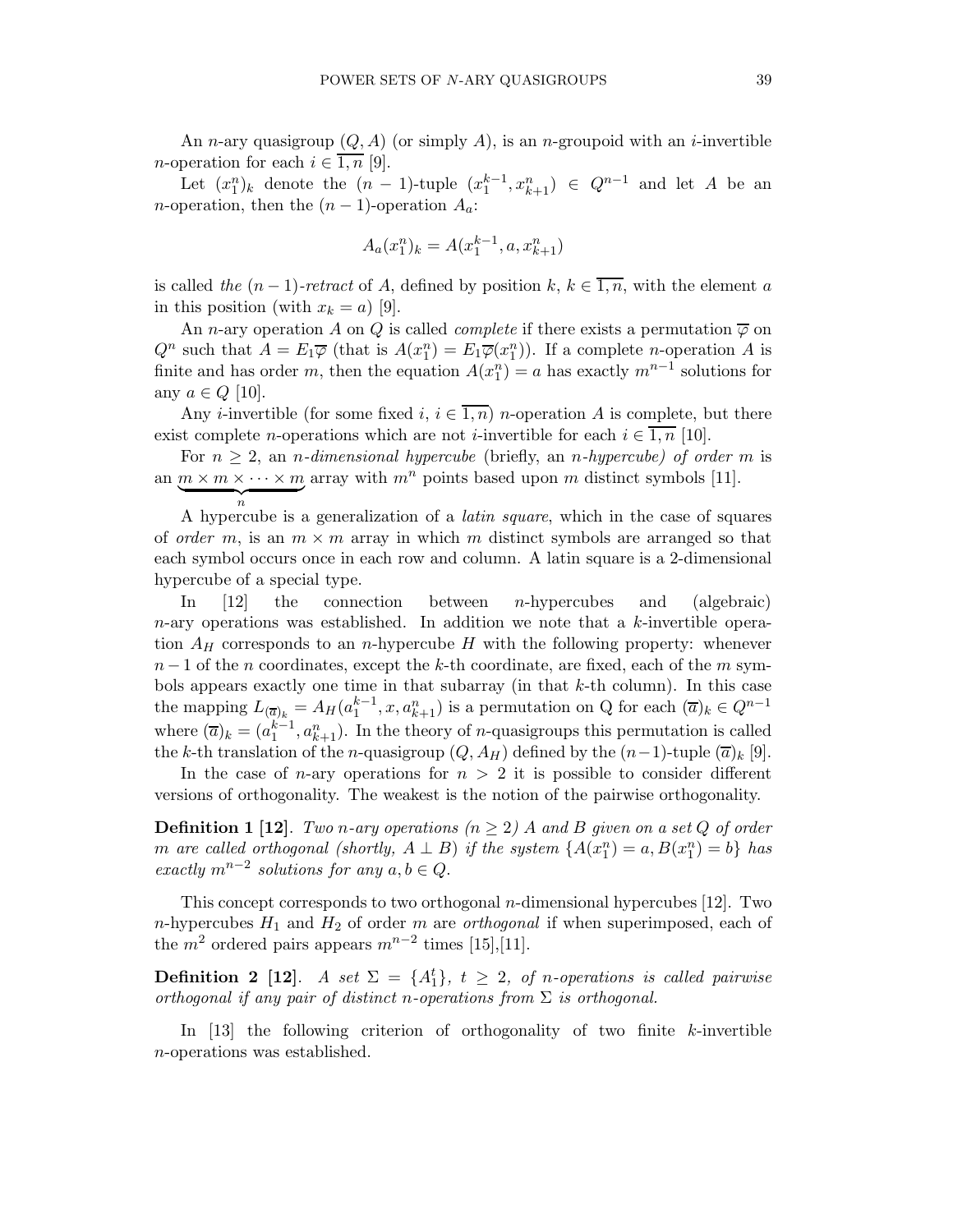**Theorem 1 [13].** Let k be a fixed number from  $\overline{1,n}$ . Two finite k-invertible n-operations A and B on a set Q are orthogonal if and only if the  $(n-1)$ -retract  $C_a$ of the n-operation  $C = B \bigoplus_k (k) A$ , defined by  $x_k = a$ , is complete for every  $a \in Q$ .

**Definition 3.** We shall say that an n-operation  $C$ , given on a set  $Q$ , has the k-property if its  $(n-1)$ -retract  $C_a$ , defined by  $x_k = a$ , is complete for every  $a \in Q$ .

Note that any *n*-quasigroup has the k-property for each  $k \in \overline{1,n}$  since any its  $(n-1)$ -retract is an  $(n-1)$ -quasigroup.

## 3 Power sets of  $n$ -ary quasigroups and pairwise orthogonality

Let L be a latin square of order m, given on a set Q by its rows  $\alpha_1, \alpha_2, \ldots, \alpha_m$ (which are permutations of  $Q$ ). Then power l of L is defined as

$$
L^l = (\alpha_1^l, \alpha_2^l, \dots, \alpha_m^l).
$$

If  $L, L^2, \ldots, L^s$  are all latin squares, then the set  $\{L, L^2, \ldots, L^s\}$  is called a *latin* power set of size s.

It is known that a binary quasigroup  $(Q, A)$  corresponds to every latin square L given on a set Q and if  $\{L, L^2, \ldots, L^s\}$  is a latin power set, then  $\{A, A^2, \ldots, A^s\}$  is the corresponding quasigroup power set where  $A^{l}= A \cdot A \cdot ... \cdot A$  (*l* times),  $1 \leq l \leq s$ ,  $(A \cdot A)(x, y) = A^2(x, y) = A(x, A(x, y))$  [5].

Consider an analog of powers for *n*-operations. Let k be a fixed number of  $\overline{1,n}$ , A be a k-invertible n-operation.

The power  $A^l = A \bigoplus_k A \bigoplus_k \ldots \bigoplus_k A$  (*l* times) with respect to the *k*-multiplication of *n*-ary operations is called the  $(k)$ -power l of A.

Note that if all  $(k)$ -powers  $A, A^2, \ldots, A^s$  are *n*-quasigroups, then they are different, that is form a set, since the equality  $A^t = A^r$ ,  $t, r \in \overline{1, s}, t > r$ , implies  $A^{t-r} = E_k$  for  $t - r < s$ .

**Definition 4.** A set  $\Sigma_k = \{A, A^2, \ldots, A^s\}_k$ ,  $s \geq 2$ , is called a (k)-power set of n-quasigroups if all  $(k)$ -powers of A from  $\Sigma_k$  are n-quasigroups.

Note that index  $k$  after a set shows additionally that the powers in this set are taken with respect to the k-multiplication of operations.

Using Theorem 1 it is easy to prove the following statement for any  $k$ -invertible n-operations, in particular, for n-quasigroups.

**Theorem 2.** Let A be a finite k-invertible n-operation and the  $(k)$ -powers  $A, A^2, \ldots, A^s, s \geq 2$ , of A be different. Then the set  $\Sigma_k = \{A, A^2, \ldots, A^s\}_k$  is a pairwise orthogonal if and only if each of the n-operations  $A, A^2, \ldots, A^{s-1}$  has the k-property.

**Proof.** At first we remember that all k-invertible *n*-operations, given on a set  $Q$ , form a group with the identity  $E_k$  with respect to the k-multiplication,  $(k)A$  is the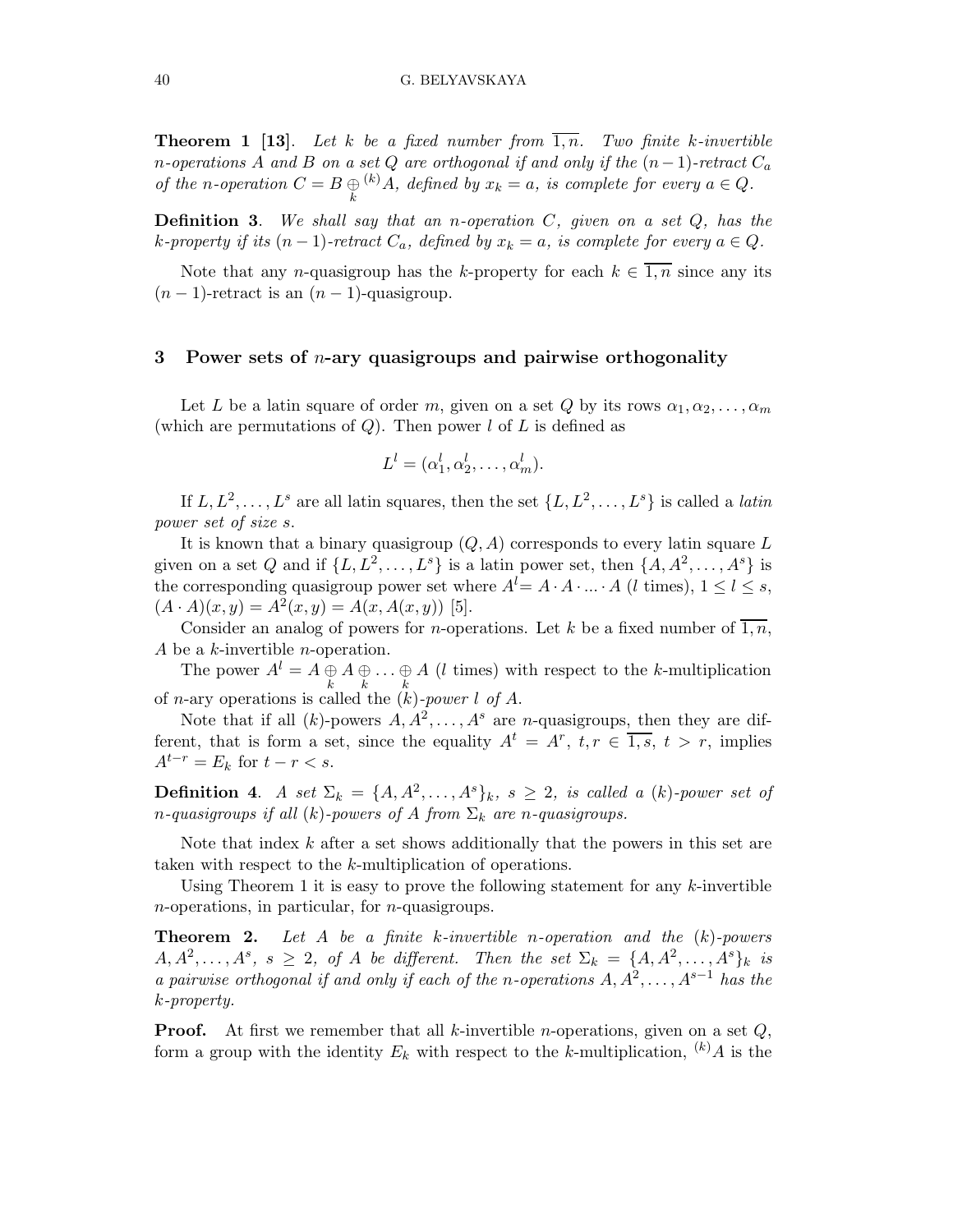inverse element of A in this group and  $({}^{(k)}A)^{l} = ^{(k)} (A^{l})$ . Let  $1 \leq i \leq s-1$ ,  $i < j \leq s$ . By Theorem 1  $A^j \perp A^i$  if and only if the *n*-operation  $A^j \oplus_k {(\overline{k})} A^j = A^{j-i}$  has the k-property for any  $1 \leq j - i \leq s - 1$ .

For a binary operation  $A$  on a set  $Q$  2-invertibility means that the equation  $A(a, y) = b$  has a unique solution for any  $a, b \in Q$ . If A has the 2-property, then the equation  $A(x, a) = b$  has a unique solution for any  $a, b \in Q$ , that is A is 1-invertible also. Thus, in Theorem 2 all (2)-powers  $A, A^2, \ldots, A^{s-1}$  of a binary (2)-invertible operation A must be quasigroups,  $A^s$  can be only (2)-invertible and is true the following

**Corollary 1.** Let A be a finite 2-invertible binary operation and the  $(2)$ -powers  $A, A^2, \ldots, A^s, s \geq 2$ , of A are different. Then the set  $\Sigma_2 = \{A, A^2, \ldots, A^s\}_2$  is orthogonal if and only if  $A, A^2, \ldots, A^{s-1}$  are quasigroups.

In [1] the following result (Corollary 5a) with respect to latin power sets which we shall formulate in the language of quasigroups was proved, where  $A^{-1} = {}^{(2)}A$  is the right inverse quasigroup for  $\overline{A}$   $(A^{-1}(x,y) = z \Leftrightarrow A(x,z) = y)$ .

**Proposition 1** [1]. If  $A, A^2, \ldots, A^s, s \geq 2$ , are finite quasigroups, then any s successive quasigroups from  $(A^{-1})^s$ ,  $(A^{-1})^{s-1}$ , ...,  $A^{-1}$ ,  $A, A^2$ , ...,  $A^s$  form an orthogonal set of quasigroups.

Now we prove that for *n*-ary case,  $n \geq 2$ , an analogous situation takes place.

**Theorem 3.** If a set  $\Sigma_k = \{A, A^2, \ldots, A^s\}_k$  is a (k)-power set of finite quasigroups, then in the sequence

$$
(^{(k)}A)^{s},(^{(k)}A)^{s-1},\ldots,(^{(k)}A)^{2},(^{(k)}A,A,A^{2},\ldots,A^{s})
$$

every s-tuple of successive n-quasigroups is a pairwise orthogonal set.

**Proof.** Let  $1 \leq i, j \leq s, i < j$ , then  $A^j \oplus_k (k^i) A^i = A^j \oplus_k$ <sup>(k)</sup>  $(A^i) = A^{j-i} \in \Sigma_k$ , so the *n*-operation  $A^{j-i}$  is an *n*-quasigroup, all its  $(n-1)$ -retracts are  $(n-1)$ -quasigroups too, so they have the k-property and by Theorem 2 we have  $A^i \perp A^j$ . On the other hand, by the same restrictions on  $i, j$  we obtain  $(k)$  $(A^i) \bigoplus_k A^j = A^{j-i} \in \Sigma_k$ , so

 $(k)(A^i) \perp (k) (A^j)$  by Theorem 2.

Let 
$$
1 \leq i \leq s-1
$$
,  $1 \leq j \leq s-i$ , then  $A^i \bigoplus_k (k) (k) (A^j) = A^i \bigoplus_k A^j = A^{i+j} \in \Sigma_k$ ,

so  $A^i \perp^{(k)} (A^j)$  by Theorem 2 (see the previous case).

**Corollary 2.** If in Theorem 3, in addition,  $s + 1$  is the smallest exponent such that  $A^{s+1} = E_k$ , then the sequence from the theorem is  $A, A^2, \ldots, A^s$ .

**Proof.** Indeed, by these conditions  $({}^{(k)}A)^i = A^{s+1-i}$  for all  $i \in \overline{1,s}$ .

**Theorem 4.** Let  $(Q, A)$  be a finite n-quasigroup of the form

$$
A(x_1^n)=\alpha_1x_1\cdot\ldots\cdot\alpha_{k-1}x_{k-1}\cdot x_k\cdot\alpha_{k+1}x_{k+1}\cdot\ldots\cdot\alpha_nx_n
$$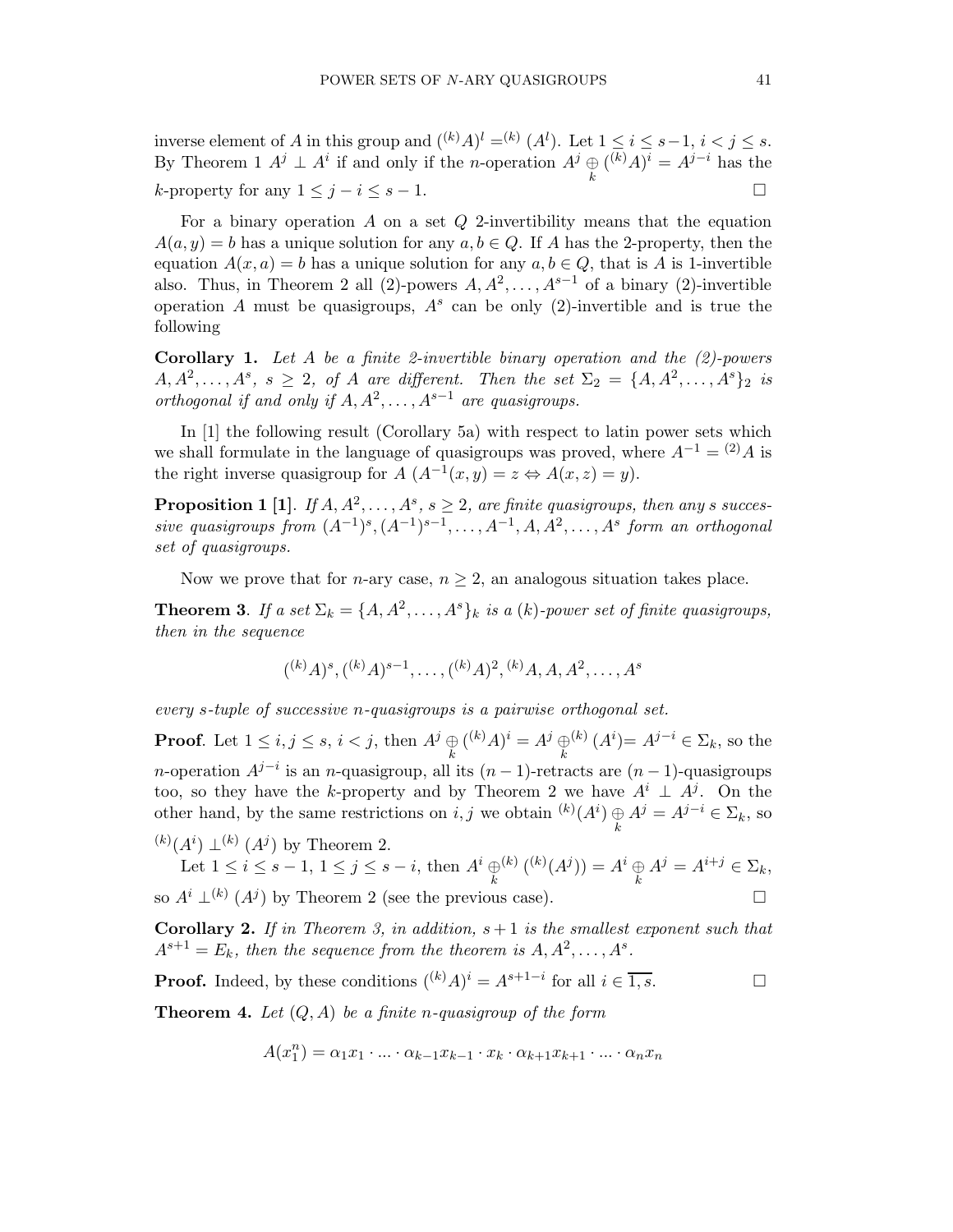for some fixed  $k\in\overline{1,n},$  where  $\alpha_i$  is a permutation of  $Q$  for every  $i\in\overline{1,n},$   $i\neq k,$   $(Q,\cdot)$ is a binary group. Then  $\Sigma_k = \{A, A^2, \ldots, A^s\}_k$  is a  $(k)$ -power set of n-quasigroups if and only if in the group  $(Q, \cdot)$  the mapping  $x \to x^l$  is a permutation for each  $l \in \overline{2, s}$ .

**Proof.** Let an *n*-quasigroup  $(Q, A)$  have the form of the theorem, then

$$
A^{2}(x_{1}^{n}) = A(x_{1}^{k-1}, A(x_{1}^{n}), x_{k+1}^{n}) = \alpha_{1}x_{1} \cdot ... \cdot \alpha_{k-1}x_{k-1}.
$$

$$
(\alpha_{1}x_{1} \cdot ... \cdot \alpha_{k-1}x_{k-1} \cdot x_{k} \cdot \alpha_{k+1}x_{k+1} \cdot ... \cdot \alpha_{n}x_{n}) \cdot \alpha_{k+1}x_{k+1} \cdot ... \cdot \alpha_{n}x_{n} = (\alpha_{1}x_{1} \cdot ... \cdot \alpha_{k-1}x_{k-1})^{2} \cdot x_{k} \cdot (\alpha_{k+1}x_{k+1} \cdot ... \cdot \alpha_{n}x_{n})^{2}.
$$

Taking into account that  $A^l(x_1^n) = A^{l-1}(x_1^{k-1}, A(x_1^n), x_{k+1}^n)$  we shall obtain by the same way

$$
Al(x1n) = (\alpha_1 x_1 \cdot \ldots \cdot \alpha_{k-1} x_{k-1})l \cdot x_k \cdot (\alpha_{k+1} x_{k+1} \cdot \ldots \cdot \alpha_n x_n)l
$$
 (1)

for any  $l \in \overline{1, s}$ .

Let  $A^l$  be a finite *n*-quasigroup for some  $l, 2 \leq l \leq s$ , then it is *i*-invertible for each  $i \in \overline{1,n}$ , that is for any  $(n-1)$ -tuple  $(a_1^n)_i \in \overline{Q^{n-1}}$ ,

$$
A^{l}(a_1^{i-1}, x, a_{i+1}^n) = A^{l}(a_1^{i-1}, y, a_{i+1}^n) \Leftrightarrow x = y.
$$
 (2)

If  $i \in \overline{1, k-1}$ , then we have

$$
(\alpha_1 a_1 \cdot \ldots \cdot \alpha_{i-1} a_{i-1} \cdot \alpha_i x \cdot \alpha_{i+1} a_{i+1} \cdot \ldots \cdot \alpha_{k-1} a_{k-1})^l \cdot a_k \cdot (\alpha_{k+1} a_{k+1} \cdot \ldots \cdot \alpha_n a_n)^l =
$$
  

$$
(\alpha_1 a_1 \cdot \ldots \cdot \alpha_{i-1} a_{i-1} \cdot \alpha_i y \cdot \alpha_{i+1} a_{i+1} \cdot \ldots \cdot \alpha_{k-1} a_{k-1})^l \cdot a_k \cdot (\alpha_{k+1} a_{k+1} \cdot \ldots \cdot \alpha_n a_n)^l
$$

 $\Leftrightarrow$   $x = y$ . Doing the respective cancelation we obtain

$$
(a \cdot \alpha_i x \cdot b)^l = (a \cdot \alpha_i y \cdot b)^l \Leftrightarrow x = y, (L_a R_b \alpha_i x)^l = (L_a R_b \alpha_i y)^l \Leftrightarrow x = y,
$$

where  $a = \alpha_1 a_1 \cdot ... \cdot \alpha_{i-1} a_{i-1}, b = \alpha_{i+1} a_{i+1} \cdot ... \cdot \alpha_{k-1} a_{k-1}, L_a x = a \cdot x, R_b x = x \cdot b.$ Changing x (y) with  $\alpha_i^{-1} R_b^{-1} L_a^{-1} x$  ( $\alpha_i^{-1} R_b^{-1} L_a^{-1} y$ ), we obtained

$$
x^{l} = y^{l} \Leftrightarrow \alpha_{i}^{-1} R_{b}^{-1} L_{a}^{-1} x = \alpha_{i}^{-1} R_{b}^{-1} L_{a}^{-1} y \Leftrightarrow x = y
$$

by each  $i \in \overline{1, k-1}$ .

Let  $i \in \overline{k+1,n}$ . Then from (2) it follows

$$
(\alpha_1 a_1 \cdot \ldots \cdot \alpha_{k-1} a_{k-1})^l \cdot a_k \cdot (\alpha_{k+1} a_{k+1} \cdot \ldots \cdot \alpha_{i-1} a_{i-1} \cdot \alpha_i x \cdot \alpha_{i+1} a_{i+1} \cdot \ldots \cdot \alpha_n a_n)^l =
$$
  

$$
(\alpha_1 a_1 \cdot \ldots \cdot \alpha_{k-1} a_{k-1})^l \cdot a_k \cdot (\alpha_{k+1} a_{k+1} \cdot \ldots \cdot \alpha_{i-1} a_{i-1} \cdot \alpha_i y \cdot \alpha_{i+1} a_{i+1} \cdot \ldots \cdot \alpha_n a_n)^l
$$
  

$$
\Leftrightarrow x = y,
$$

$$
(c \cdot \alpha_i x \cdot d)^l = (c \cdot \alpha_i y \cdot d)^l \Leftrightarrow x = y
$$

where  $c = \alpha_{k+1}a_{k+1} \cdot ... \cdot \alpha_{i-1}a_{i-1}, d = \alpha_{i+1}a_{i+1} \cdot ... \cdot \alpha_n a_n$ . Then  $x^l = y^l \Leftrightarrow x = y$ for all  $l \in \overline{1,s}$  (see the previous case).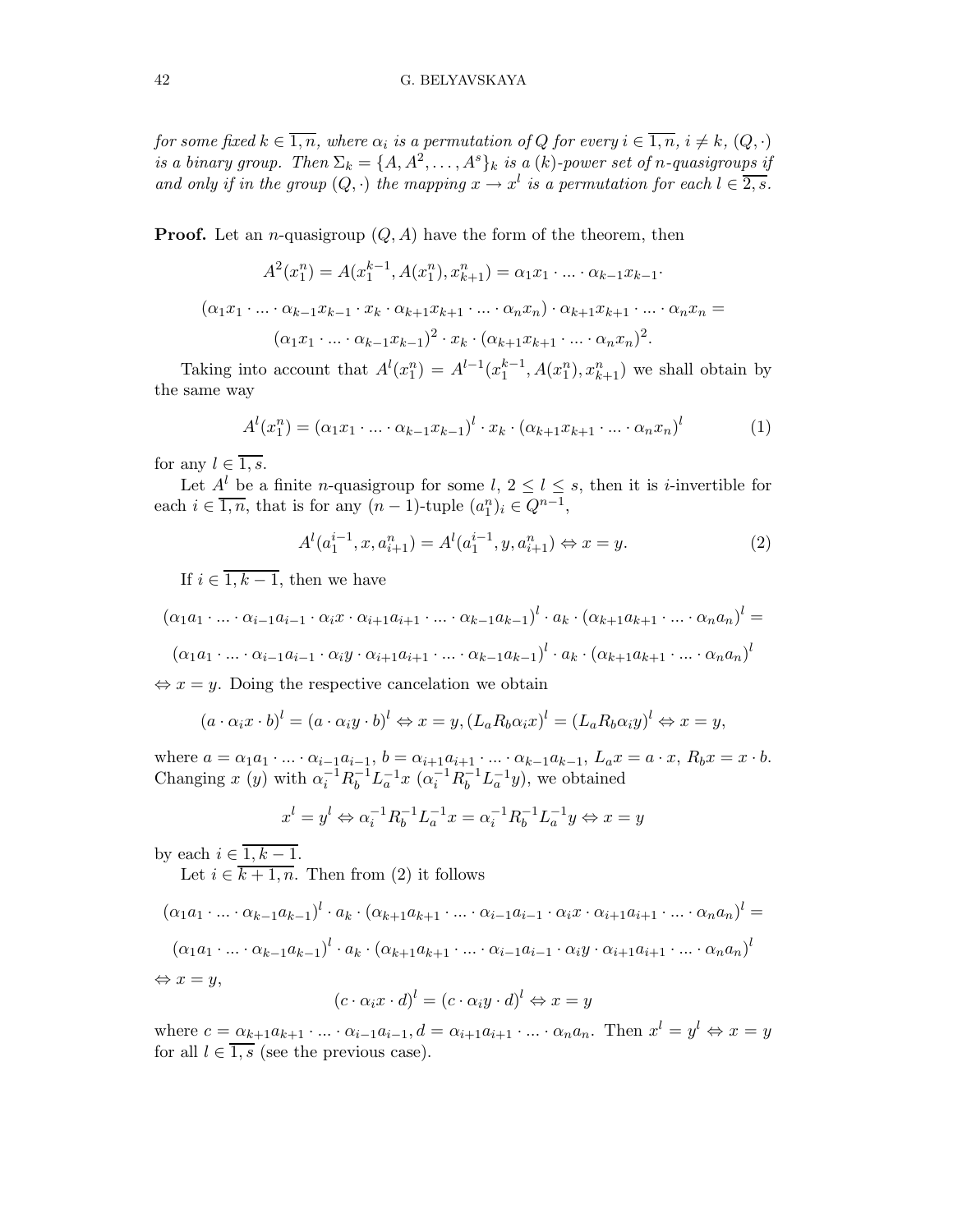Thus, if all  $(k)$ -powers  $A, A^2, A^3, \ldots, A^s$  are *n*-quasigroups, then in the group  $(Q, \cdot)$  the mapping  $x \to x^l$  is a permutation for each  $l \in \overline{1, s}$ .

Conversely, let all mappings  $x \to x^l$ ,  $l \in \overline{2, s}$ , be permutations in the group  $(Q, \cdot)$ . Then all k-powers  $A, A^2, A^3, \ldots, A^s$ , defined by (1) are different, that is they form a set. Indeed, if  $A^t(x_1^n) = A^r(x_1^n)$ ,  $1 \le r, t \le s$  and  $t > r$ , then from (1) we have

$$
x^t x_k y^t = x^r x_k y^r, \quad x^{t-r} x_k y^{t-r} = x_k
$$

for any  $x, y \in Q$ . Setting  $y = e$  (the identity of the group  $(Q, \cdot)$ ) in the last equality we obtain that  $x^{t-r}x_k = x_k$  and  $x^{t-r} = e$  for  $t - r < s$  and any  $x \in Q$ . But by the conditions all mappings  $x \to x^l$ ,  $l \in \overline{1, s}$ , are permutations, so we have contradiction.

It remains to show that all  $(k)$ -powers are *n*-quasigroups. For that we can prove (2) fixing an arbitrary  $(n-1)$ -tuple  $(a_1^n)_i$  of elements of Q and making the inverse transformations corresponding to the case  $i \in \overline{1, k-1}$   $(i \in \overline{k+1, n})$ . That is every (k)-power l of the finite n-quasigroup  $(Q, A)$  is i-invertible for any  $i \in \overline{1, n}, i \neq j$ k. But the *n*-operation  $A^l$  is always k-invertible as a power with respect to the k-multiplication. Thus,  $(Q, A^l)$  is an n-quasigroup for each  $l \in \overline{1,s}$  and the set  $\Sigma_k = \{A, A^2, \dots A^s\}_k$  is a  $(k)$ -power set of *n*-ary quasigroups.

**Corollary 3.** Let  $(Q,+)$  be an abelian group of order m,  $m = p_1^{\beta_1}p_2^{\beta_1} \ldots p_t^{\beta_t}$  $t^{pt}$  be decomposition in prime multipliers,  $p_1 < p_2 < ... < p_t$ ,  $p_1 \geq 3$ , k be a fixed element,  $1 \leq k \leq n$ ,  $(Q, A)$  be an *n*-quasigroup of the form:

$$
A(x_1^n) = \alpha_1 x_1 + \alpha_2 x_2 + \dots + \alpha_{k-1} x_{k-1} + x_k + \alpha_{k+1} x_{k+1} + \dots + \alpha_n x_n,
$$

where all  $\alpha_i$  are permutations. Then  $\Sigma_k = \{A, A^2, \ldots, A^{p_1-1}\}_k$  is a  $(k)$ -power set of n-quasigroups.

**Proof.** In an abelian group of order m with the zero 0 all mappings  $x \to 2x$ ,  $x \to 3x, \ldots, (p_1 - 1)x$  are permutations. Otherwise,  $lx = ly \Rightarrow l(x - y) = 0$  if  $x \neq y$ ,  $2 \leq l \leq p_1$ , it means that in the group  $(Q, +)$  there exists an element which has the order smaller than  $p_1$ . We have contradiction with Lagrange's Theorem stating that the order of any subgroup (and the order of any element) divides the order of a finite group [14]. Now use Theorem 4.  $\Box$ 

For a finite elementary abelian group (that is a group which is a direct power of a group of a prime order [14]) from Corollary 3 immediately follows

**Corollary 4.** If in Corollary 3  $(Q,+)$  is an elementary abelian group of order  $m = p^t, p \geq 3$ , then  $\Sigma_k = \{A, A^2, \ldots A^{p-1}\}_k$  is a  $(k)$ -power set of n-quasigroups.

**Corollary 5.** Let in Corollary 3 the order of an abelian group  $(Q,+)$  be a prime number p,  $p \geq 3$  and an n-quasigroup A have the form

$$
A(x_1^n) = x_1 + x_2 + \dots + x_n,
$$

then  $\Sigma_k = \{A, A^2, \ldots, A^{p-1}\}_k$  is a  $(k)$ -power set of n-quasigroups for each  $k \in \overline{1,n}$ .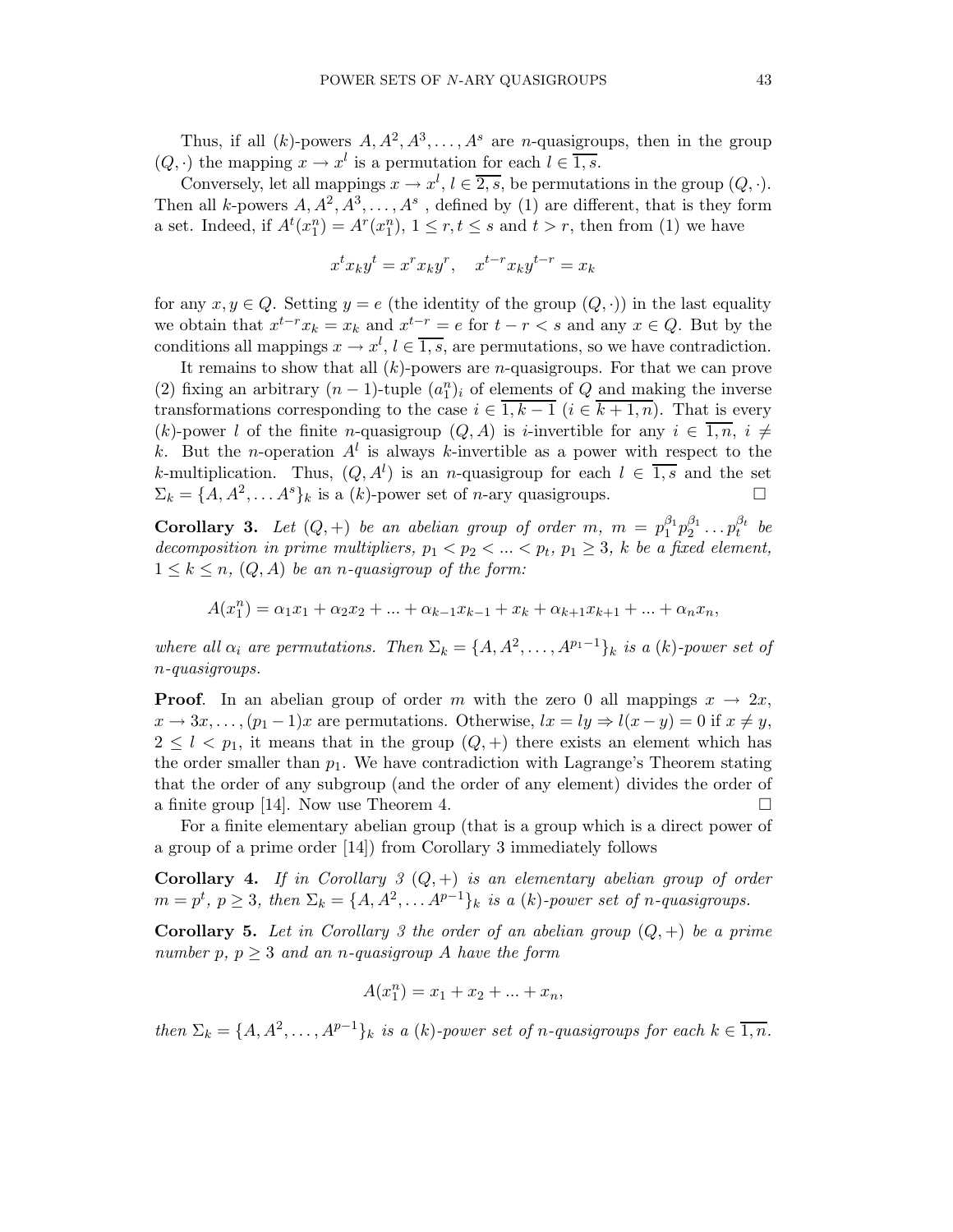**Remark**. Note that in general  $\Sigma_k \neq \Sigma_l$  if  $k \neq l$ , since powers of an *n*-quasigroup A, taken with respect to the k-multiplication and with respect to the l-multiplication of n-operations, can be different.

**Corollary 6.** Let  $\Sigma_k = \{A, A^2, \ldots, A^{p-1}\}_k$  be a (k)-power set of n-quasigroups of Corollary 4 or 5, then  $\Sigma'_k = \{E_k, A, A^2, \ldots, A^{p-1}\}_k$  is a (cyclic) group with respect to the k-multiplication of n-operations.

**Proof.** By Theorem 4 the  $(k)$ -powers of an *n*-quasigroup A in these sets have the form (1). By  $l = p$  where p is a prime number in that case we obtain  $A^p = E_k$ , since  $a^p = e$  in the group  $(Q, \cdot)$  with the identity e for each  $a \in Q$ .

Recall that an *n*-quasigroup  $(Q, A)$  is called an  $n - T$ -quasigroup if there exist a binary abelian group  $(Q, +)$ , its automorphisms  $\alpha_1, \alpha_2, \ldots, \alpha_n$  and an element  $a \in Q$ such that

$$
A(x_1^n) = \alpha_1 x_1 + \alpha_2 x_2 + \dots + \alpha_{k-1} x_{k-1} + \alpha_k x_k + \alpha_{k+1} x_{k+1} + \dots + \alpha_n x_n + a \quad (3)
$$

for all  $x_1^n \in Q^n$  [16].

**Corollary 7.** Let  $(Q, A)$  be an  $n - T$ -quasigroup of (3) with  $\alpha_k = \epsilon$  (the identity permutation) for some fixed k,  $k \in \overline{1,n}$ , where  $(Q, A)$  is an abelian group of order  $m = p_1^{\beta_1} p_2^{\beta_1} \dots p_t^{\beta_t}$  $t^{p_t}, p_1 < p_2 < \cdots < p_t, p_1 \geq 3$ . Then the set  $\Sigma_k = \{A, A^2, \ldots, A^{p_1-1}\}_k$  is a  $(k)$ -power set of n-quasigroups.

Proof . Follows from Theorem 4 and Corollary 3, taking into account (with respect to the element a) that  $(Q, A)$  is an abelian group.

Consider an *n*-ary group  $(Q, A)$  [9]. By Theorem of Gluskin-Hossu this *n*-group has the form

$$
A(x_1^n) = x_1 \cdot \theta x_2 \cdot \theta^2 x_3 \cdot \dots \cdot \theta^{n-1} x_n \cdot a,\tag{4}
$$

where  $(Q, \cdot)$  is a binary group,  $\theta$  is its automorphism such that  $\theta a = a, \theta^{n-1}x =$  $axa^{-1}$ . In this case we say that  $(Q, A)$  is an *n*-group over the binary group  $(Q, \cdot)$ .

For an n-group over an abelian group (it is a particular case of  $n-T$ -quasigroups) we have the following

**Corollary 8.** Let  $(Q, A)$  be an n-group of  $(4)$  over an abelian group of order  $m =$  $p_1^{\beta_1}p_2^{\beta_1}\ldots p_t^{\beta_t}$  $\beta_t^{\beta_t}$ ,  $p_1 < p_2 < ... < p_t$ ,  $p_1 \geq 3$ . Then  $\Sigma_1 = \{A, A^2, ..., A^{p_1-1}\}_1$  is a (1)-power set of n-quasigroups,  $\Sigma_n = \{A, A^2, \ldots, A^{p_1-1}\}_n$  is an  $(n)$ -power set of n-quasigroups. Moreover, if the automorphism  $\theta$  has order  $k, 2 \leq k \leq n-1$ , then  $\Sigma_{lk+1} = \{A, A^2, \ldots, A^{p_1-1}\}_{lk+1}$  is also a  $(lk+1)$ -power set for each l such that  $2 < lk < n - 1$ .

**Proof.** In this case  $\theta^{n-1}x_n = x_n$  and  $\theta^{lk} = \epsilon$  for each l such that  $1 \leq lk \leq n-1$ and all statements are true by Corollary 7.